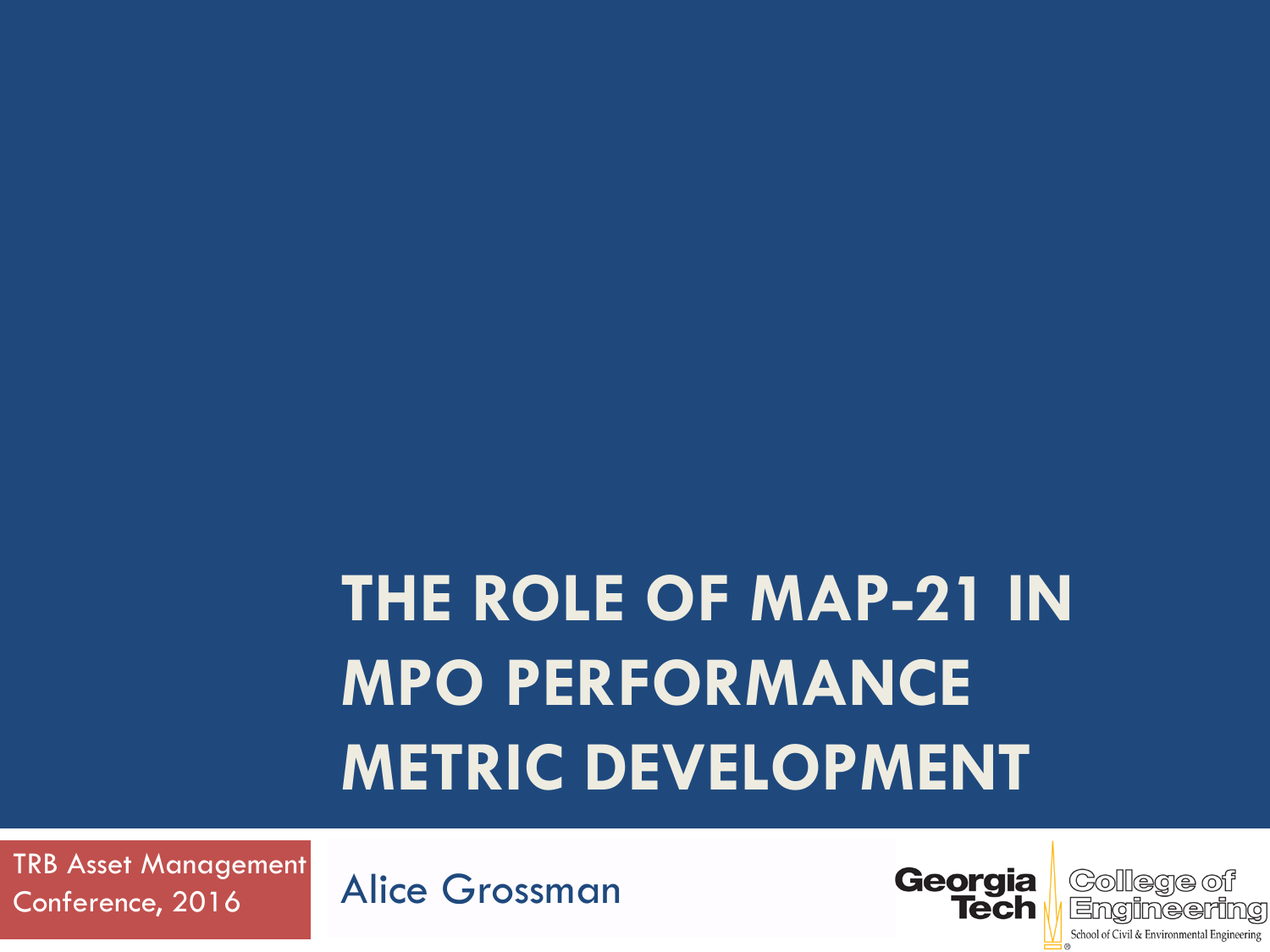#### **Overview**

- □ Performance Based Planning Study Overview
- □ Policy Background
- □ MPO Survey
- □ Case Studies
- $\Box$  Conclusions

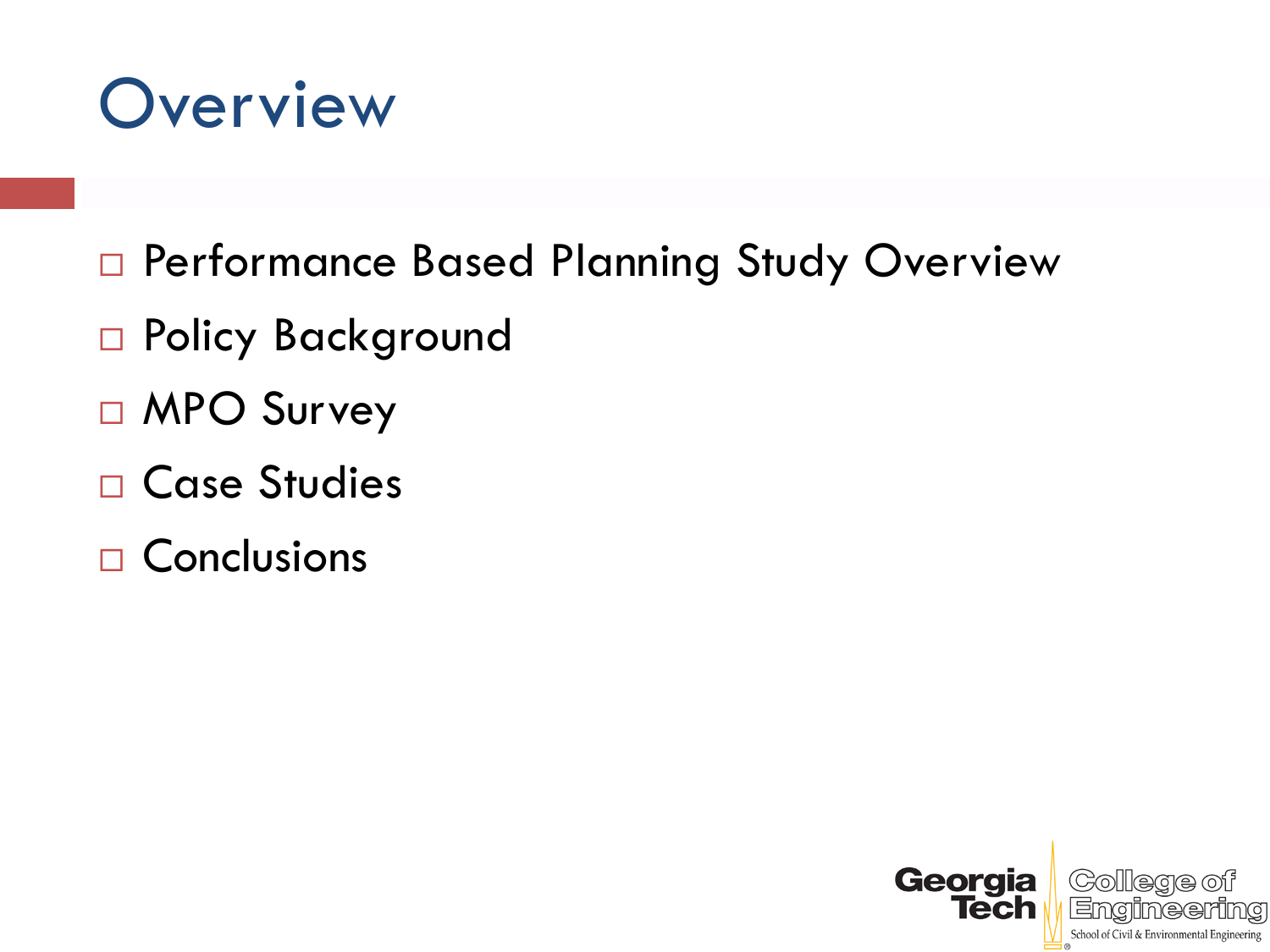Study Overview

This study examines the role of Federal legislation in transportation project planning and implementation by looking at how MPOs across the country:

- □ Use and develop standard and unique performance measures
- □ Prioritize and evaluate projects
- □ Act on influence from local, versus state, versus federal goals, regulations, and legislation

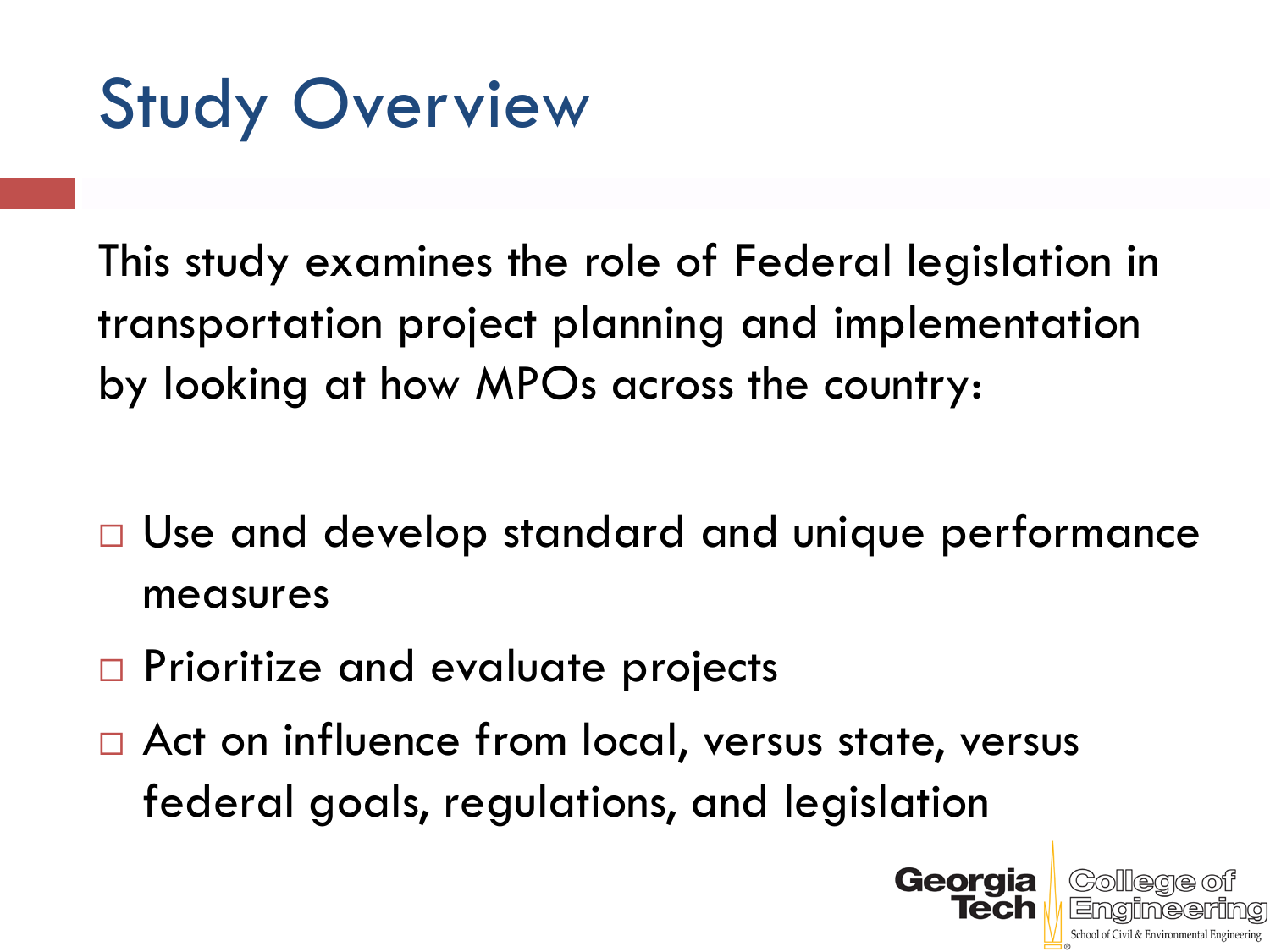

This research provides an analysis of Metropolitan Planning Organization (MPO) performance based planning over time for a better understanding of how Federal requirements affect urban transportation plans and projects. The research will also help to develop best practices for MPOS as they continue to adapt to current legislation.

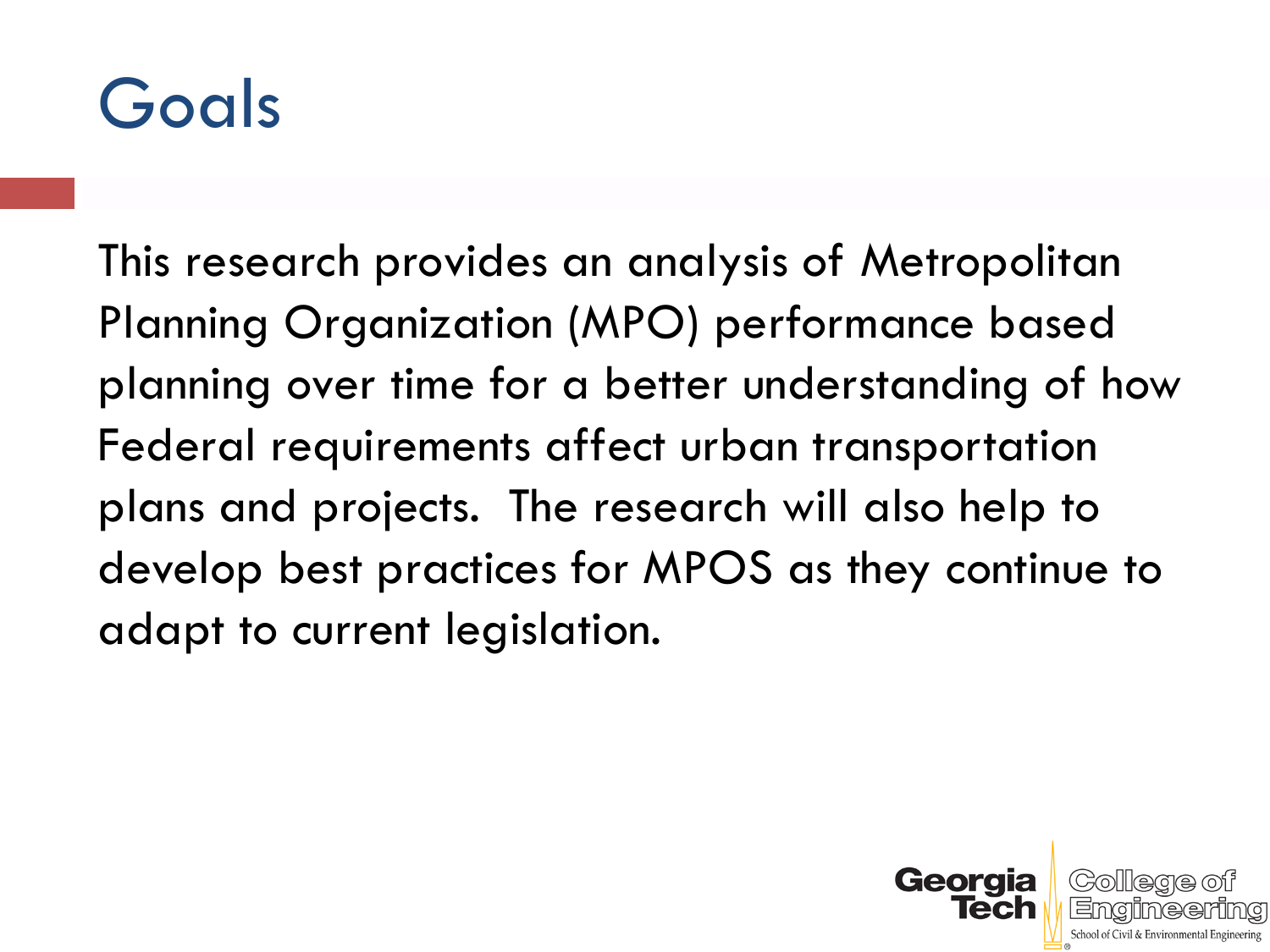# Study Methodology



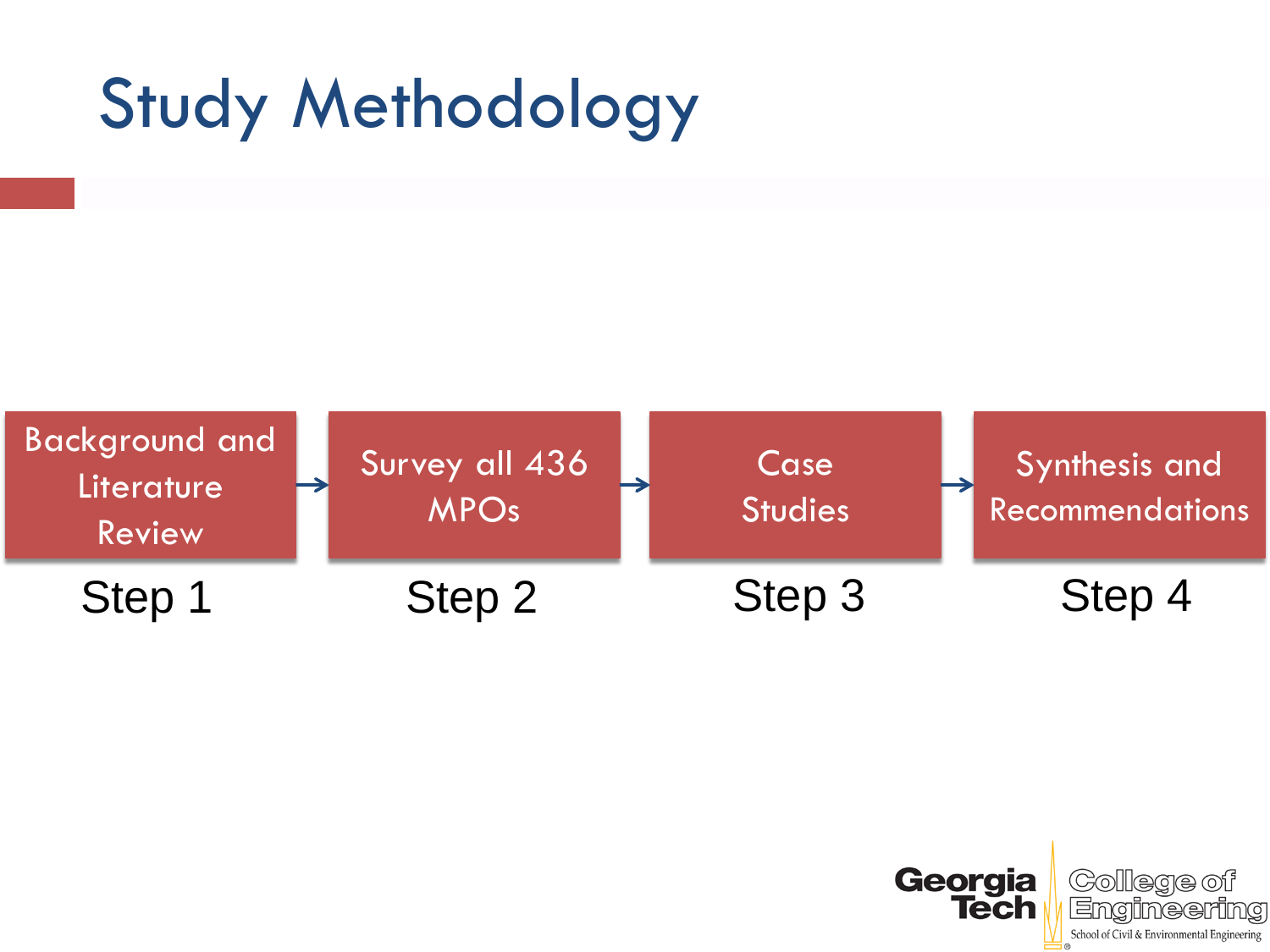## MPOs in the US

- □ 914 Regional Commissions
- □ 486 Urbanized Areas (in 2010)
- $\Box$  436 MPOs (in 2015)
- □ 71.2% of the US population lives in an urbanized area



Image Source: FHWA HEPGIS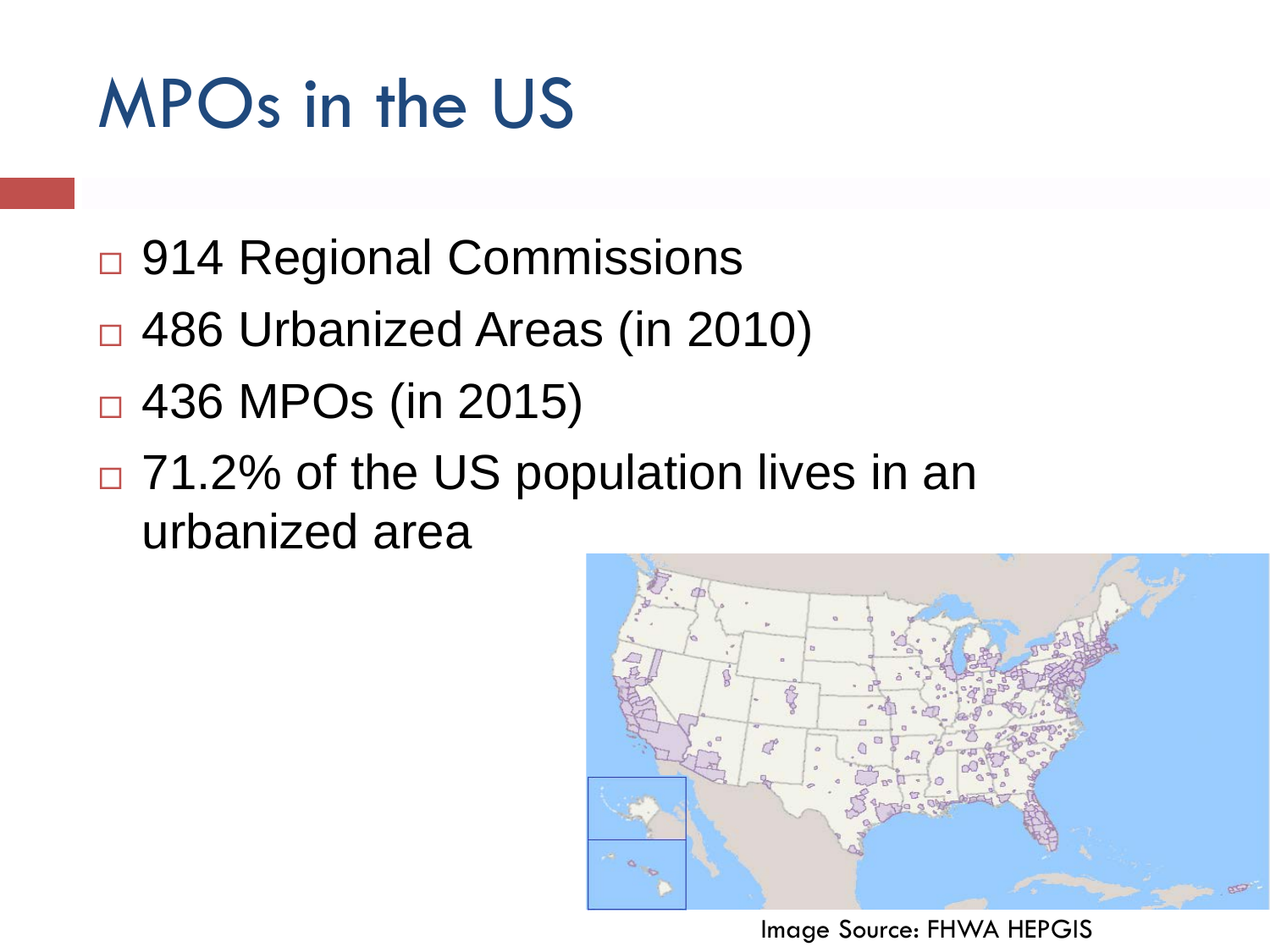## (Brief) Federal Legislation History

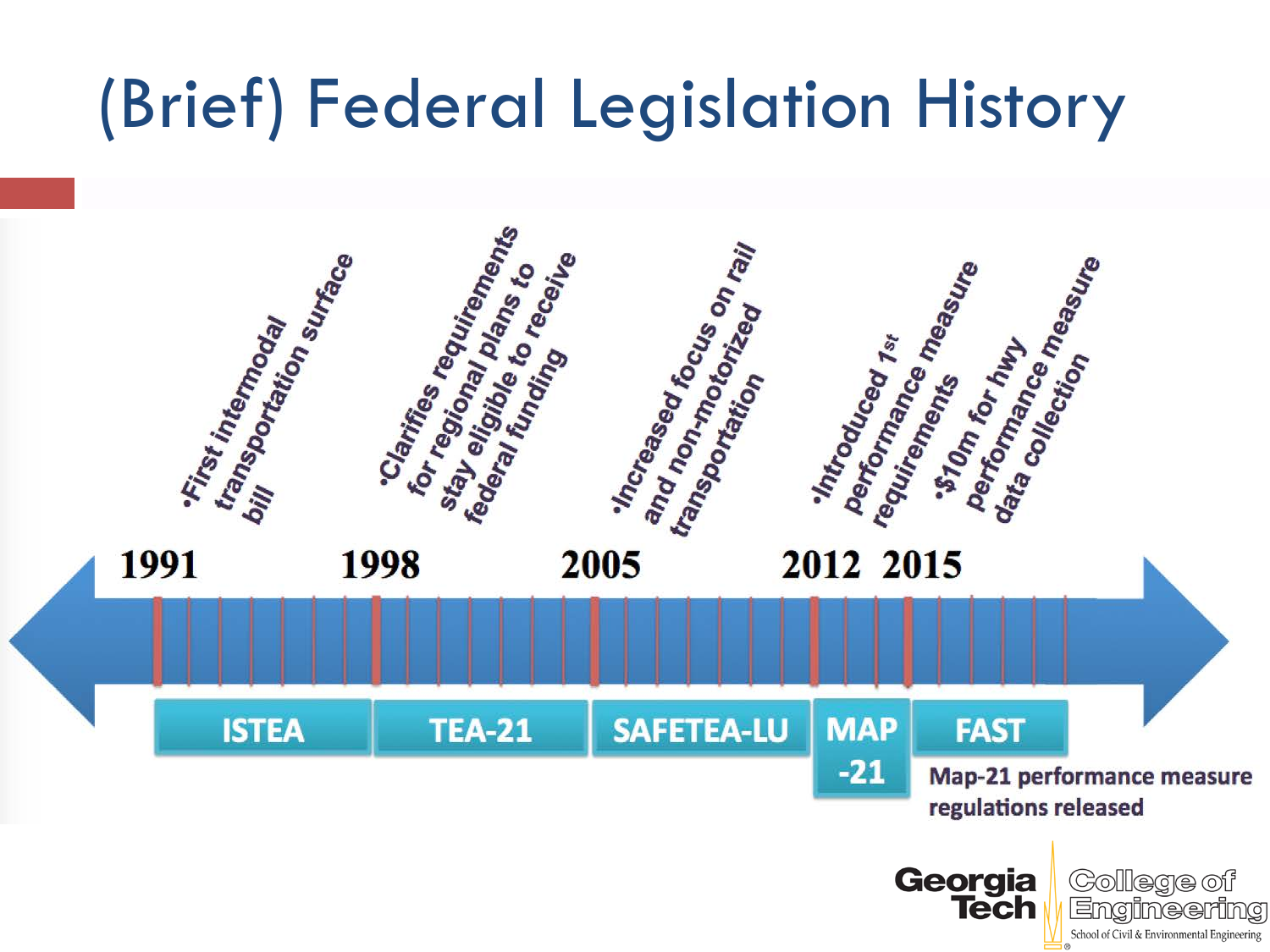## Performance Measures in Regional **Planning**

- □ 2012 legislation MAP-21 was first time requirements were set for MPOs to use quantitative metrics in transportation planning
- □ MAP-21 requires specific "standard, uniform indicators for projects and metropolitan regions"
- □ Official rulemaking related to MAP-21 requirements is still in progress in 2016

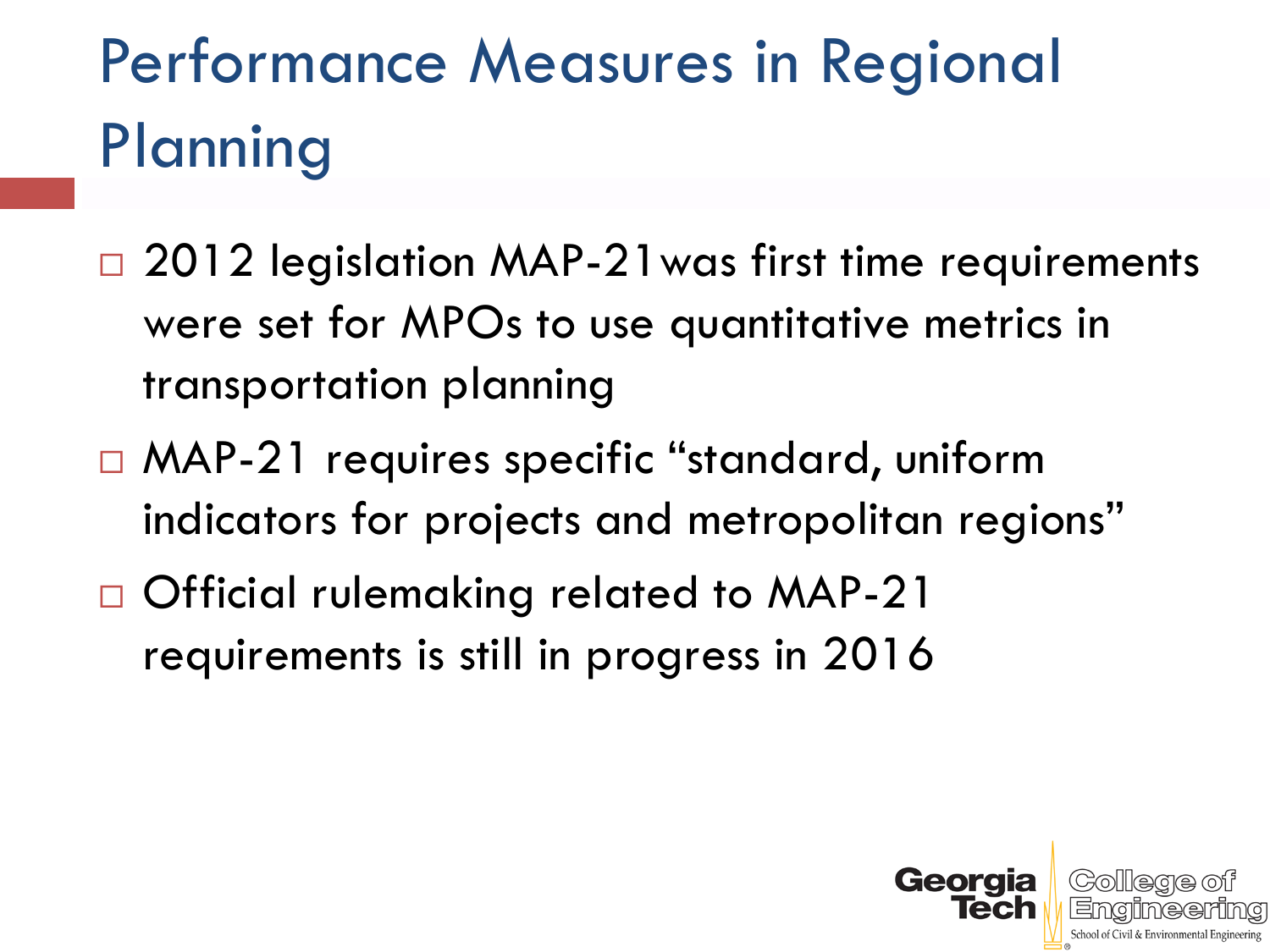#### USDOT Performance Measure Areas

- NHTSA Highway Safety
- FHWA Federal Aid Highway Programs
	- **E** Fatalities
	- **O** Serious Injuries
	- $\blacksquare$  Infrastructure Condition
	- **O** System Performance
	- **D** Congestion
	- $\blacksquare$  Emissions
- $\Box$  FTA Public Transportation Programs
	- **□** Safety
	- **□** State of Good repair

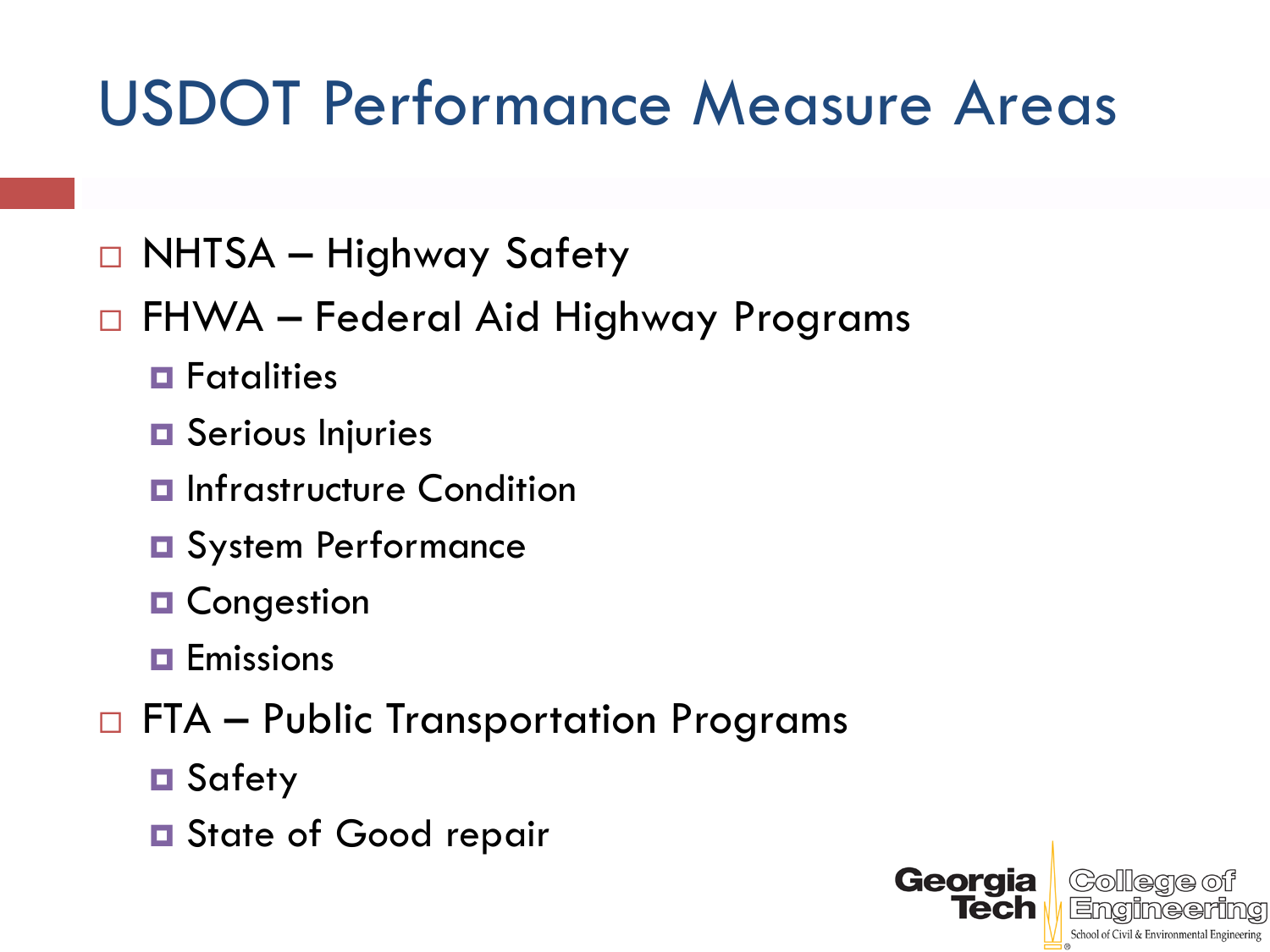# Rulemaking Timeline

| <b>Performance</b><br><b>Areas</b>                     | <b>NPRM</b>                       | <b>Comments</b><br><b>Due</b>    | <b>Anticipated</b><br><b>Final Rule</b> |
|--------------------------------------------------------|-----------------------------------|----------------------------------|-----------------------------------------|
| Safety Performance<br><b>Measures</b>                  | March 11, 2014                    | Closed June 30,<br>2014          | November 2015                           |
| Highway Safety<br><b>Improvement Program</b>           | March 28, 2014                    | Closed June 30,<br>2014          | November 2015                           |
| Statewide and Metro<br>Planning; Non-Metro<br>Planning | June 2, 2014                      | <b>Closed October 2,</b><br>2014 | January 2015                            |
| Pavement and Bridge<br>Performance<br><b>Measures</b>  | January 5, 2015                   | Closed May 8,<br>2015            | <b>Early 2016</b>                       |
| <b>Highway Asset</b><br>Management Plan                | February 20,<br>2015              | Closed<br>May 29 2015            | <b>Early 2016</b>                       |
| System Performance<br><b>Measures</b>                  | <b>Projected</b><br>November 2015 | 120 days                         | n/a                                     |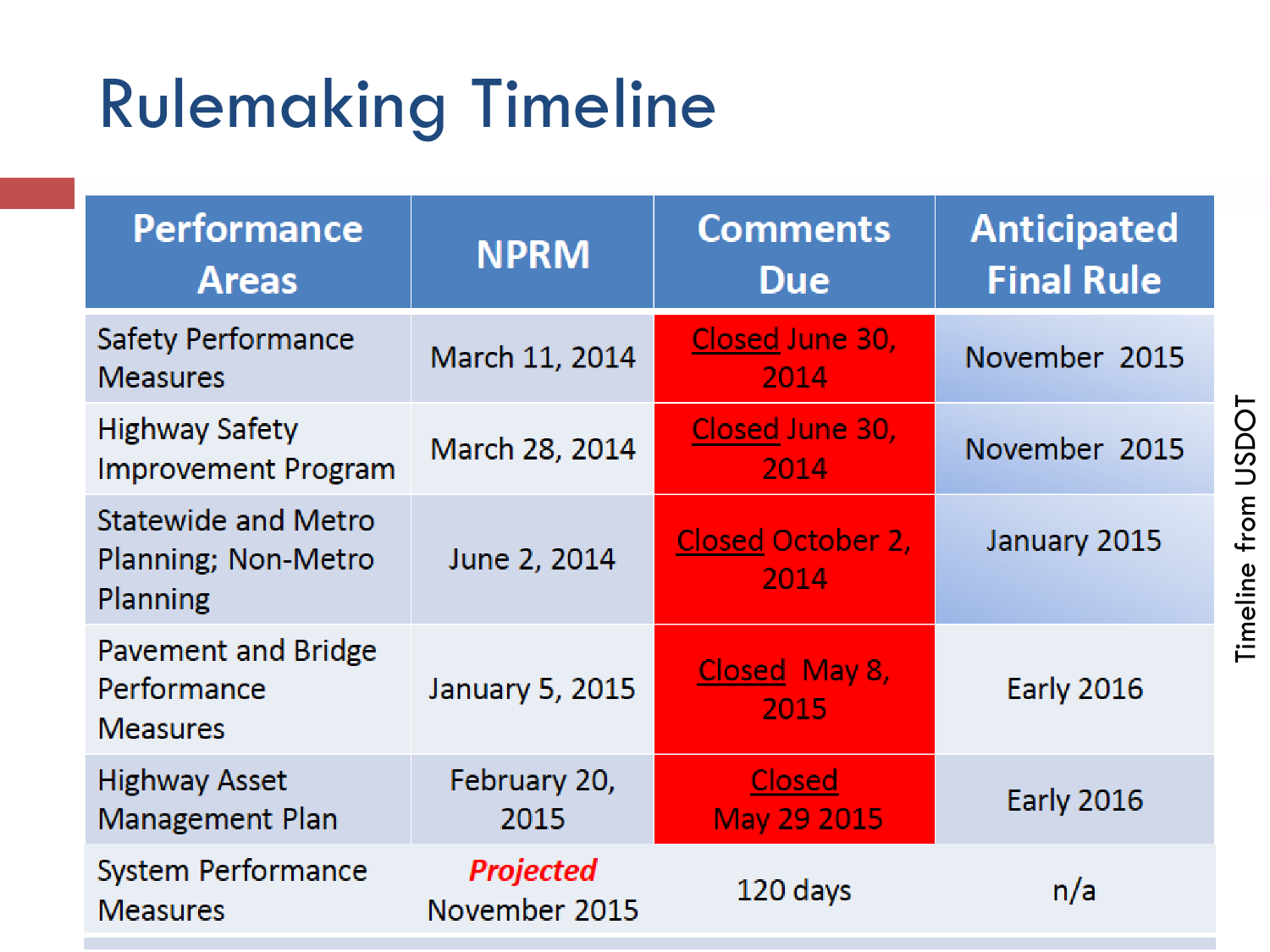### Performance Based Planning Framework

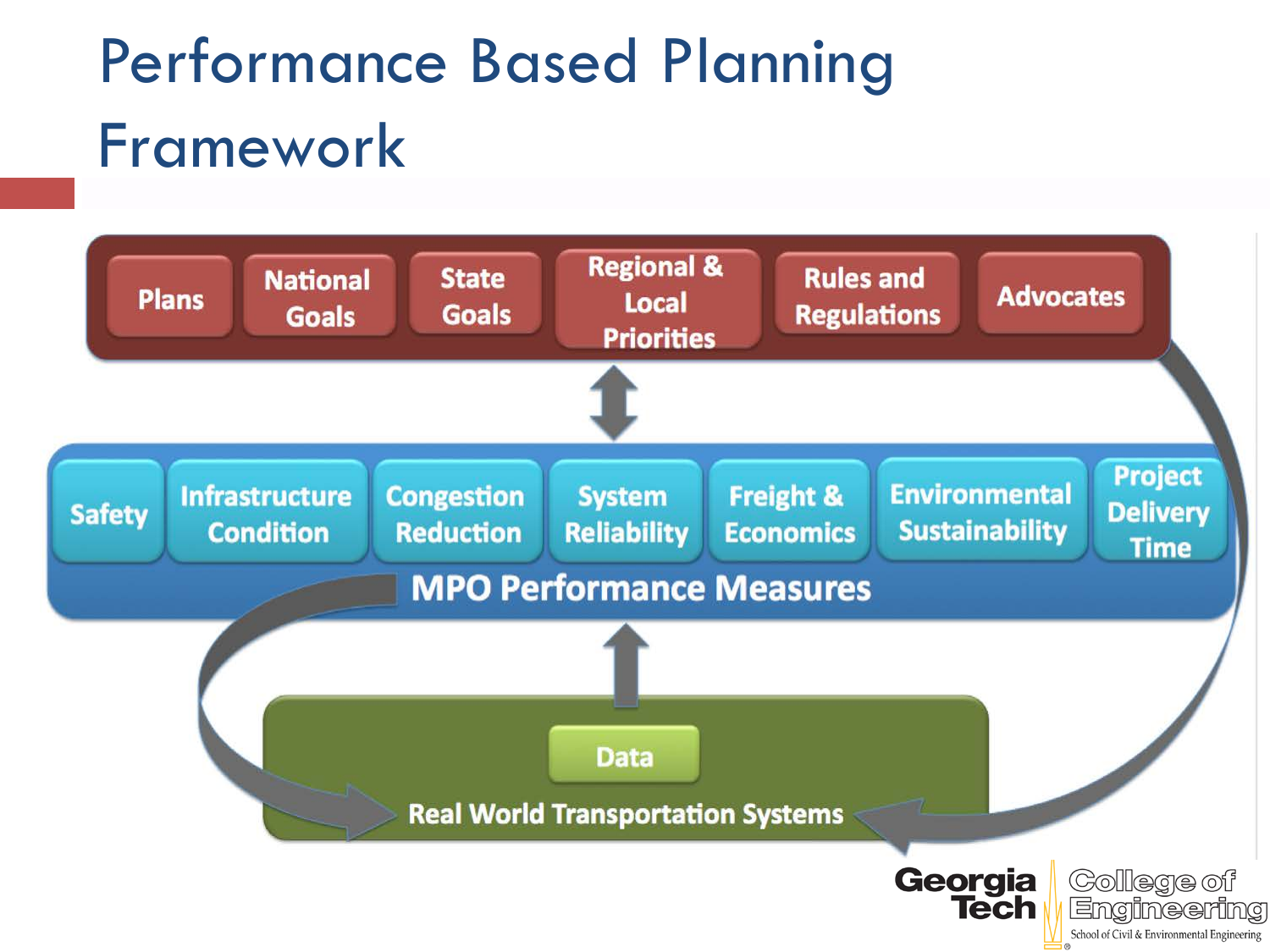## Project Survey Overview

- □ Goal: Collect significant data on how MPOs collect and use(d) quantitative data in transportation planning before and after MAP-21
- Data collected:
	- **E** MPO and State Characteristics
	- Before & After MAP-21:
		- performance metrics collected
		- **Performance Targets**

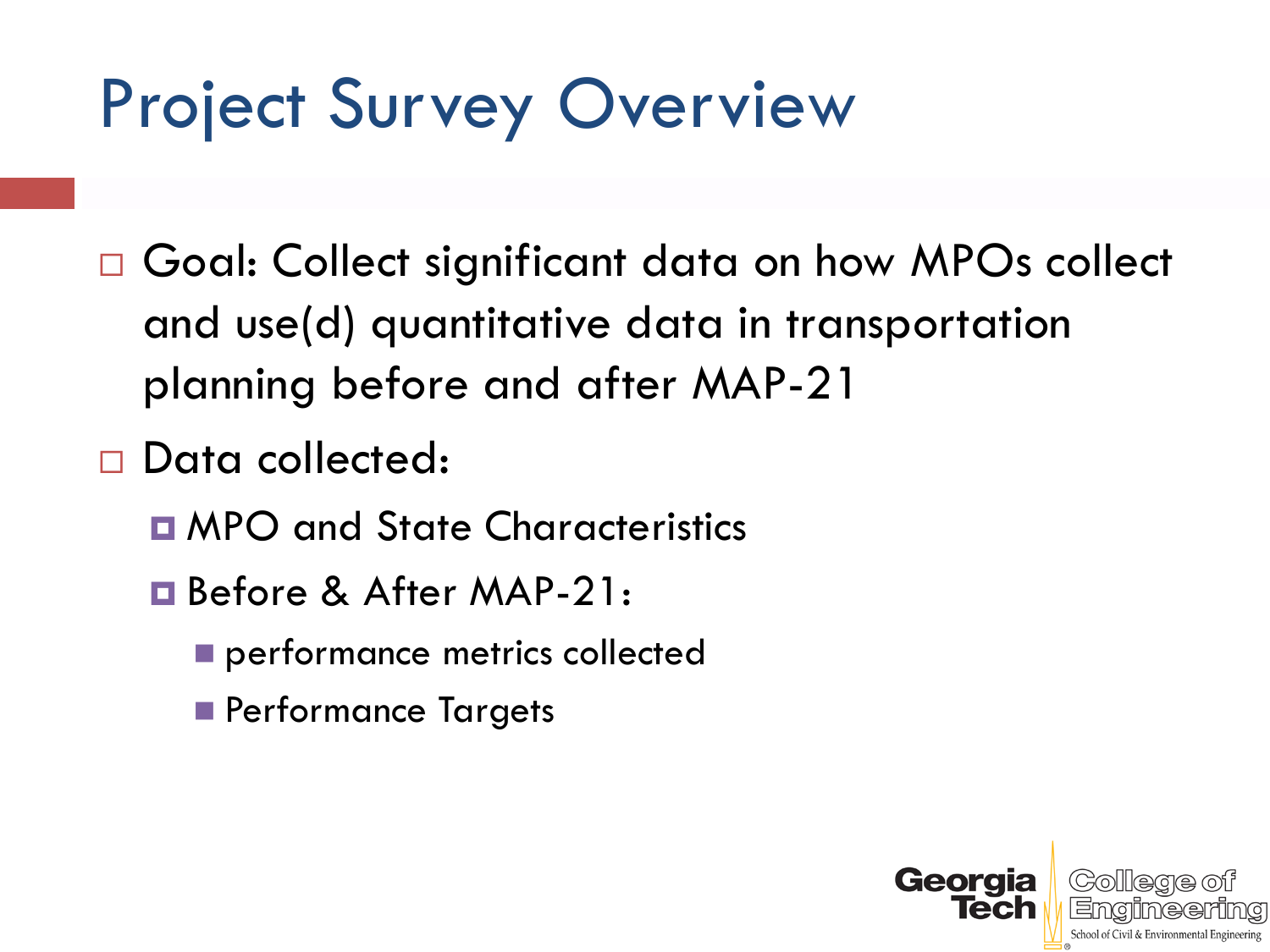## Survey Distribution

- □ Online Survey Instrument
- □ Distribution through e-mail
- □ Target all MPOs in country
	- Goal of 30% response rate with stratified goals within demographic distributions

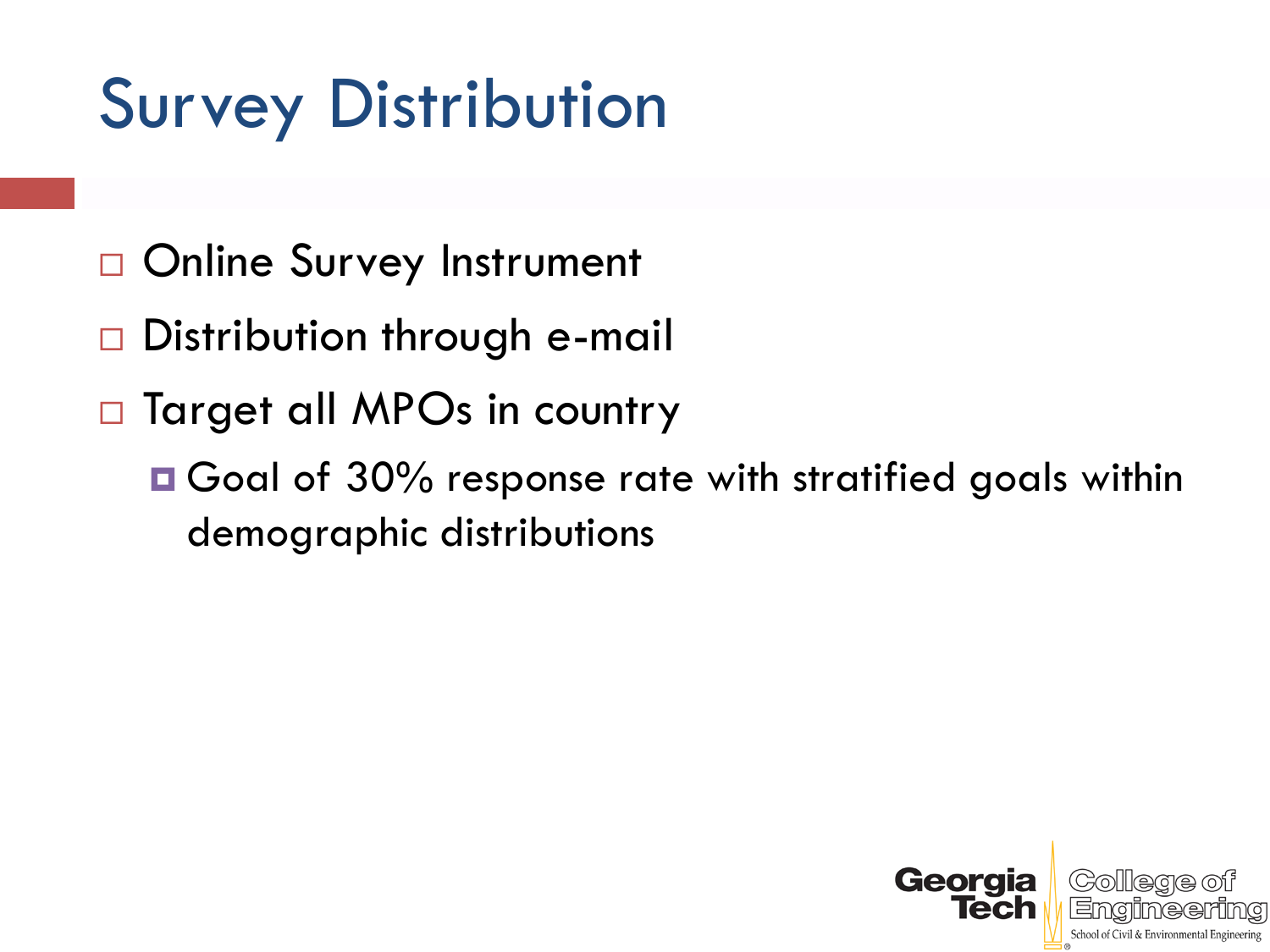# Survey Structure

Page 1: **Introduction** and Consent

- **Introduction**
- Purpose

**Contact** information

**Consent** 

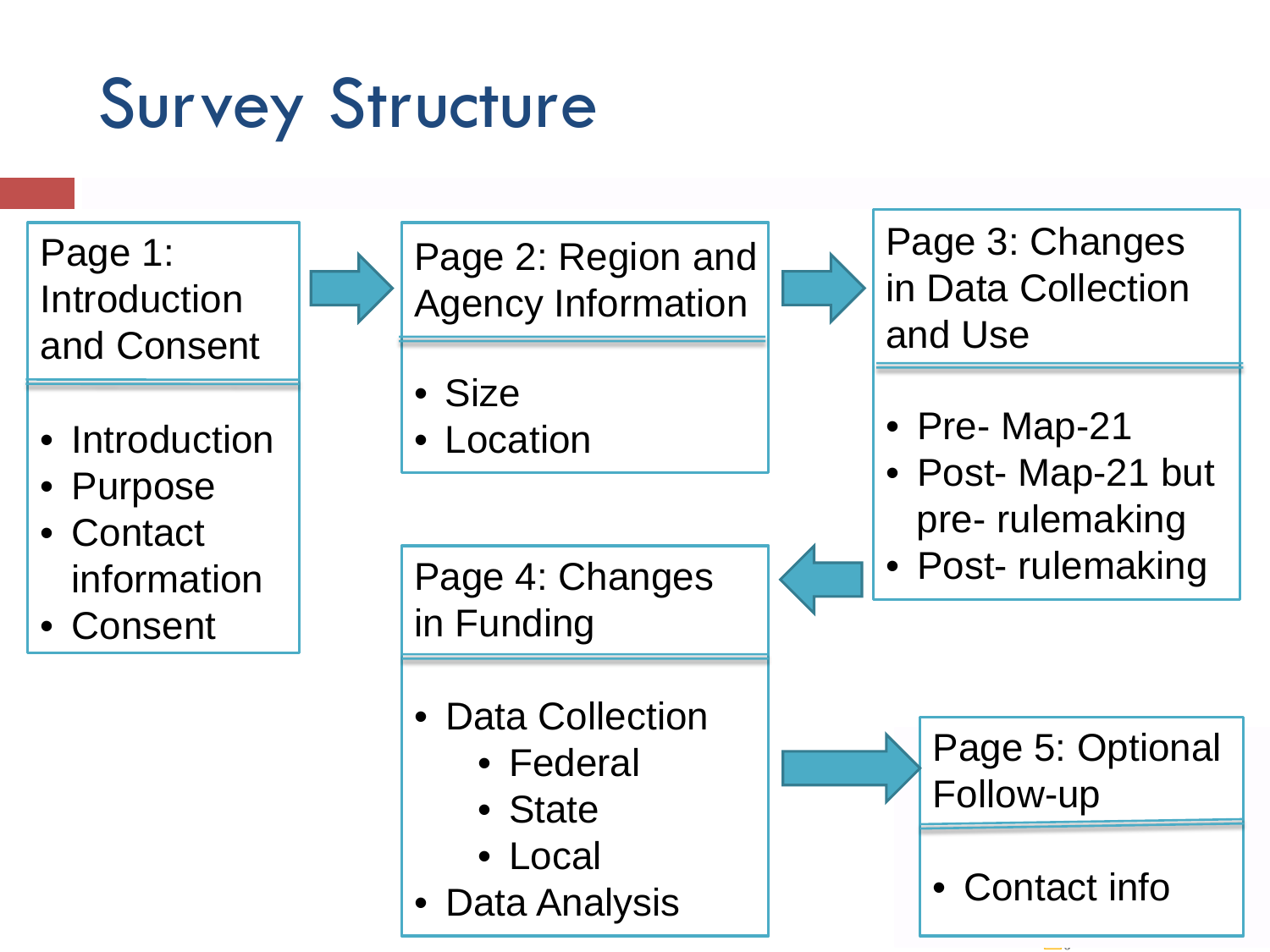# Survey Performance Measure **Questions**

- □ Serious Injuries
- Fatalities
- Non-motorized Serious Injuries
- Non-motorized **Fatalities**
- VMT
- □ Bicycle Counts
- Pedestrian **Counts**
- $\Box$  % interstate in "good" & "poor" condition
- $\Box$  % non-interstate  $\Box$ NHS in "good" & "poor" condition □ % NHS bridges in "good" & "poor" condition  $\Box$  % system with reliable TT  $\Box$  % system where peak hour TT meet expectations Annual excessive delay per capita System **Delay** track track Miles of
- % Interstate System with Reliable Truck TT
	- □ Travel Times (TT)
	- $\Box$  % Interstate
		- Uncongested
	- □ Annual Excessive □ Emissions
	- D Miles heavy rail
	- **D** Miles light rail
- dedicated bus infrastructure
- Crashes involving
- transit vehicles
- □ Transit vehicle fleet average age
	- Reduced from
	- CMAQ Projects
- GHG Emissions
- $\Box$  % On-time Project Delivery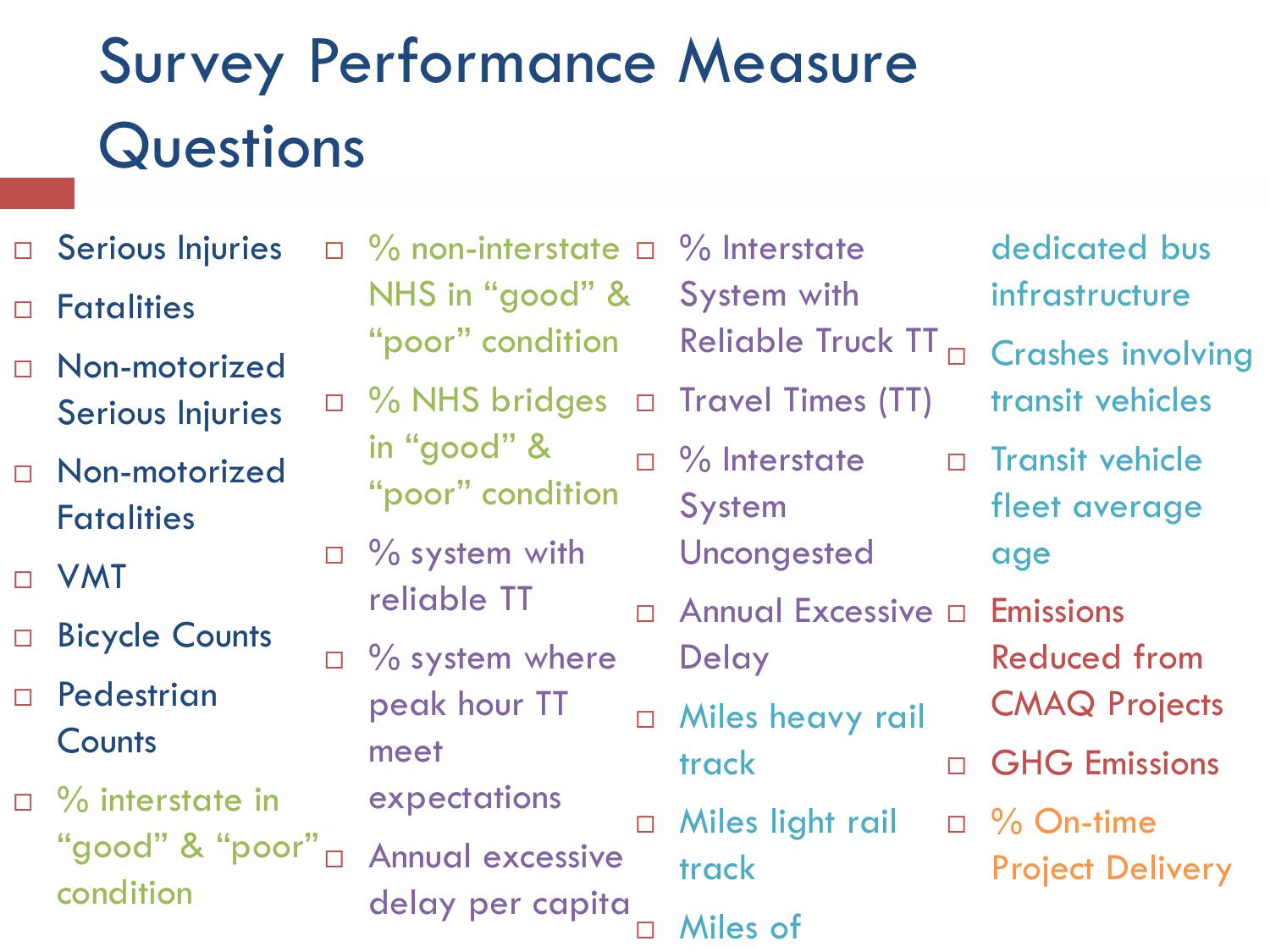### Expected Analysis

- □ Crosstab and factor analysis to explore typologies and commonalities of MPOs in how they develop and use performance measures
- $\Box$  Identify diverse mix of types of regions and planning approaches for each level of case study

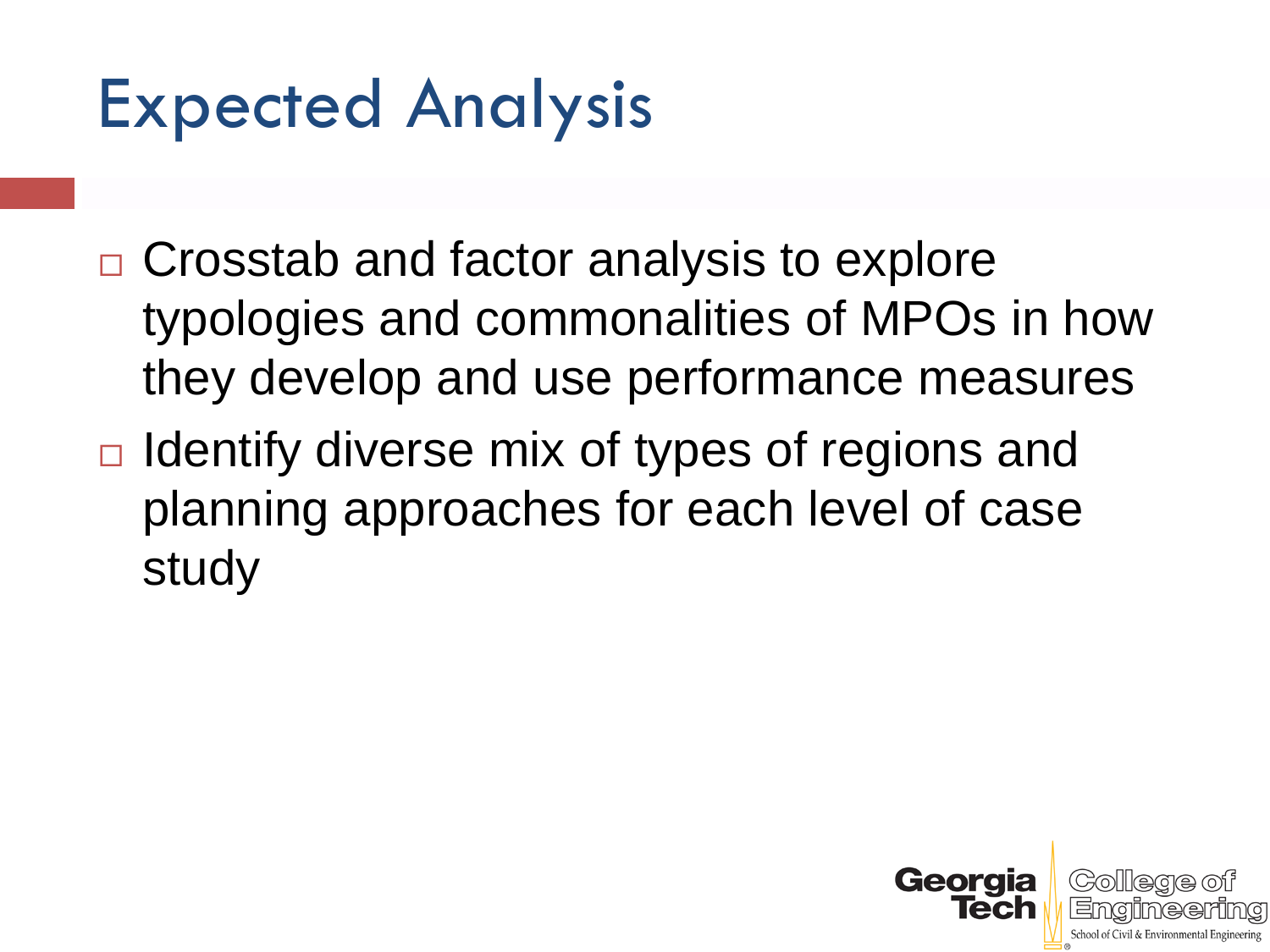# Case Study Overview

- □ Various levels of depth
- Regions selected based on response from survey and literature review
- □ Chosen to obtain diversity within following characteristics:
	- Size
	- **<u>n</u>** Political climate
	- **Geographic location**
	- **O** Transportation mode alternatives
	- **Resident and workforce** demographics
	- **□ Local governance structures (e.g.,** number of cities and counties)

**9-12** Surface level, documentbased research Case Studies

**6-9** case intermediate depth of study case studies

> **3-6** in-depth, document, interview, and field visit based case studies

> > Georgia

Tech

College of

School of Civil & Environmental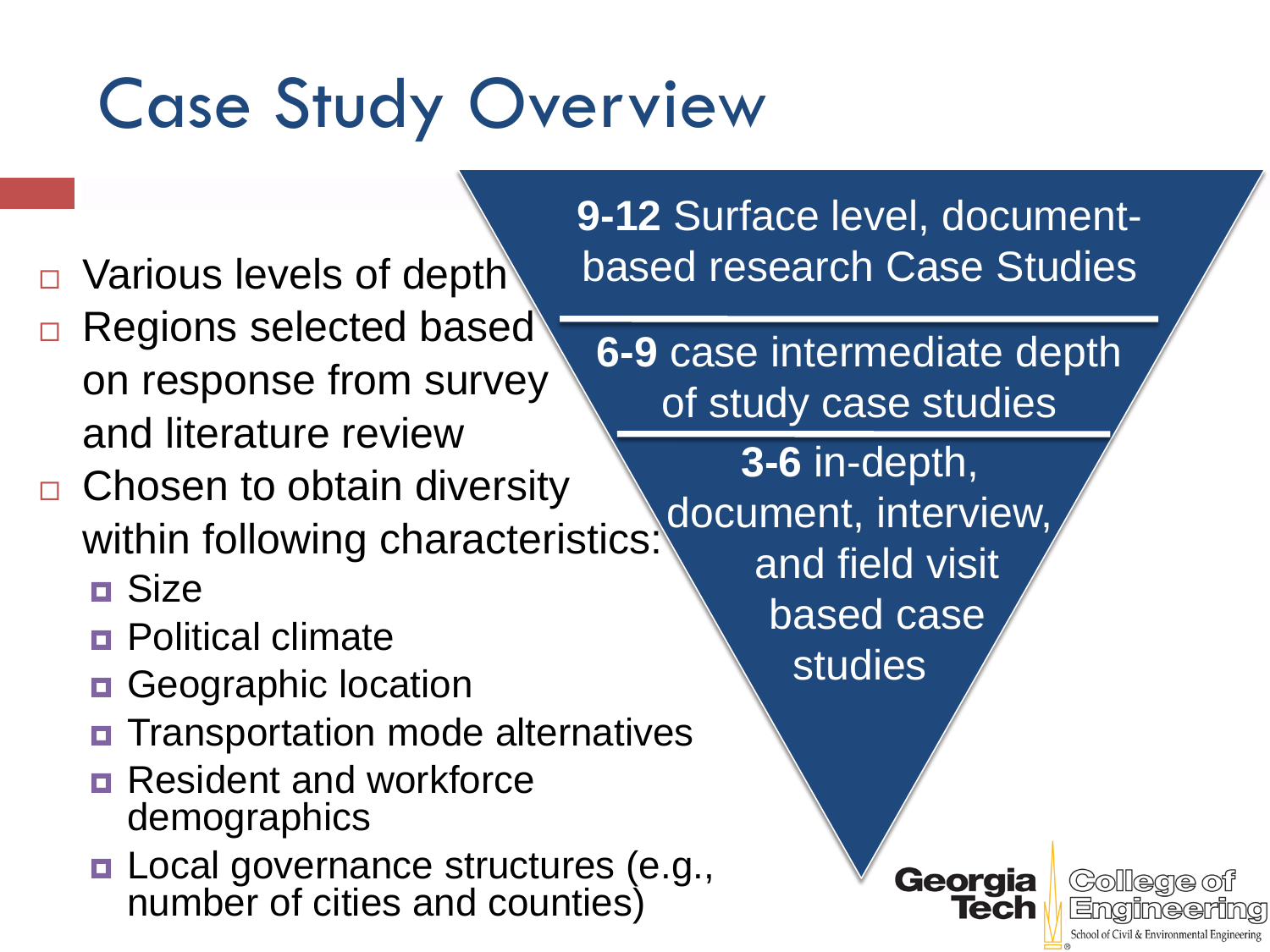## Baltimore Case Study

- Baltimore Metropolitan Council (BMC) transformed their performance based planning when in 2035 long range transportation plan in 2011 in anticipation for MAP-21
- $\Box$  This prior work helped inform the 2015 plan, Maximize2040

| <b>Plan It 2035</b>                           | <b>Maximize 2040</b>                                               |
|-----------------------------------------------|--------------------------------------------------------------------|
| <b>Released 2011</b>                          | <b>Released 2015</b>                                               |
| Included Performance Measures (no<br>targets) | Includes Performance Measures and<br><b>Targets</b>                |
|                                               | <b>Feedback From Target Reaching to</b><br><b>Planning Process</b> |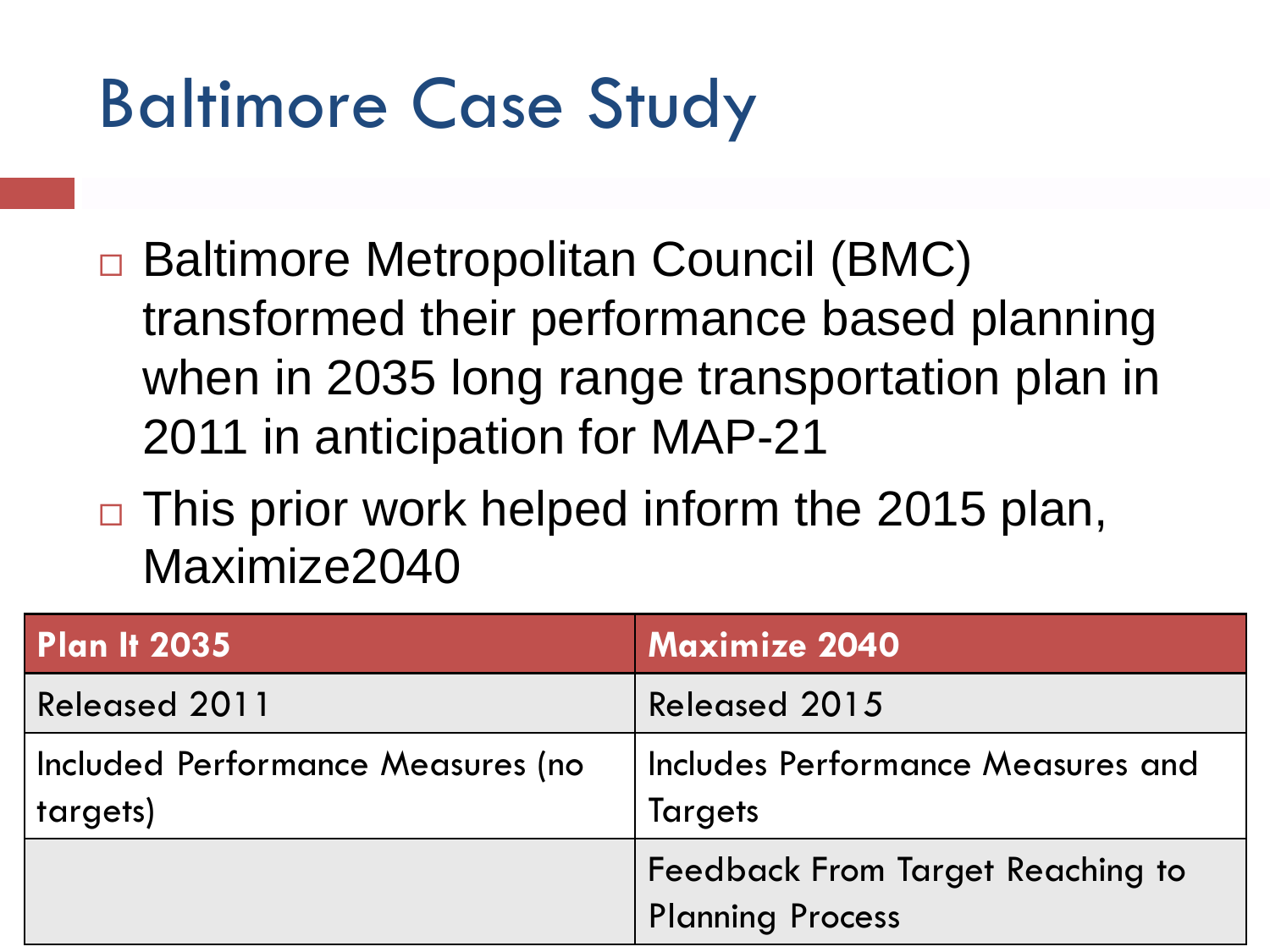#### Baltimore Performance Based Planning Framework Post-MAP-21



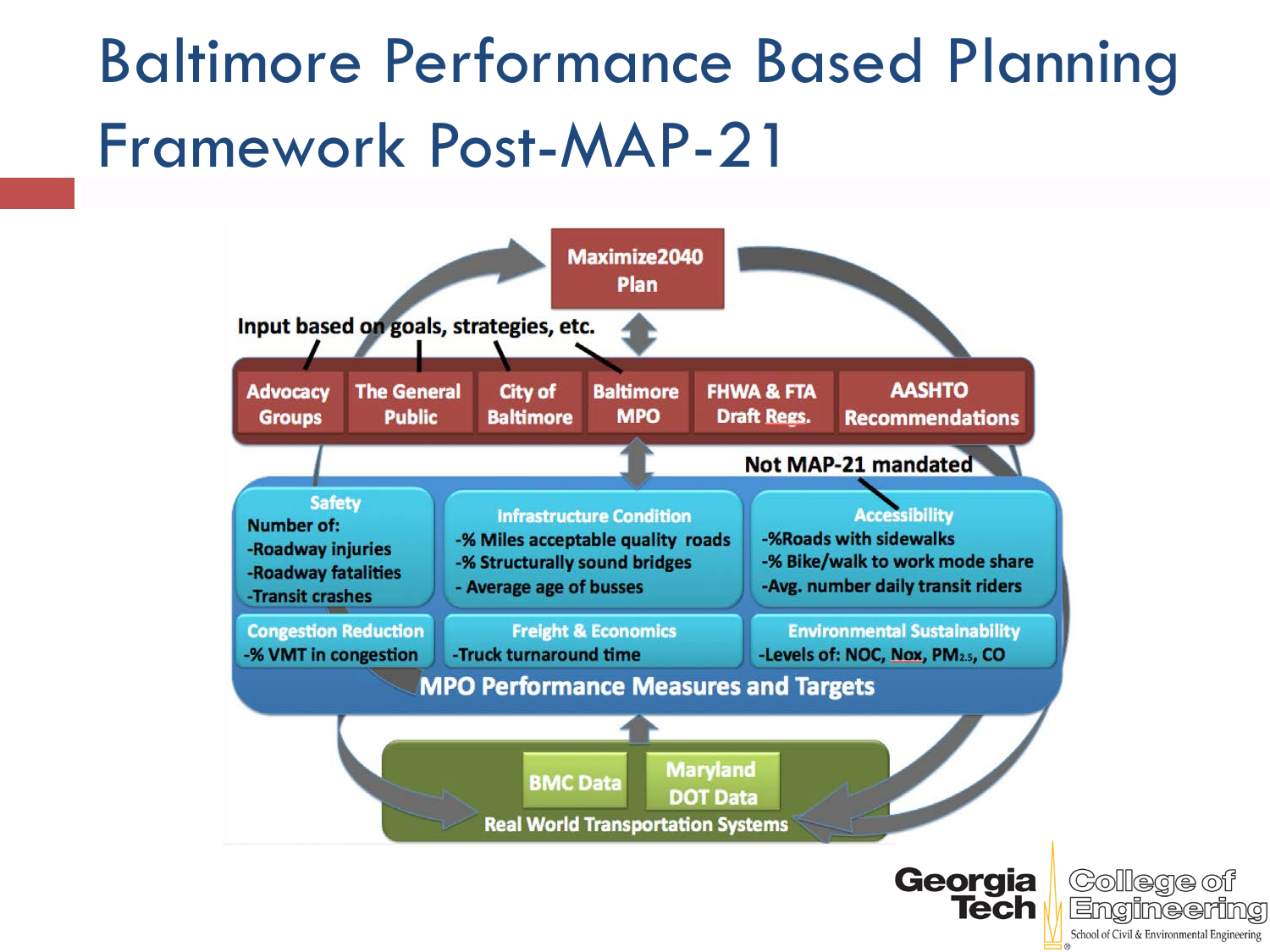# Summary

- Research examines the development and use of performance metrics in urban regional transportation planning
- $\Box$  Findings will be applicable towards the emerging need and desire for DOTs to find the right metrics to measure performance and set project priorities
- □ MPOs will be able to use this research to see what other regions with similarities and differences are and have been doing in regards to performance-based planning
- □ State DOTs can use this research to help guide MPOs in their states and to collect and analyze performance data for long and short term transportation planning
- $\Box$  This research will continue with further development and deployment of the survey to all MPOs in the country, and with more in-depth cases studies to inform the research